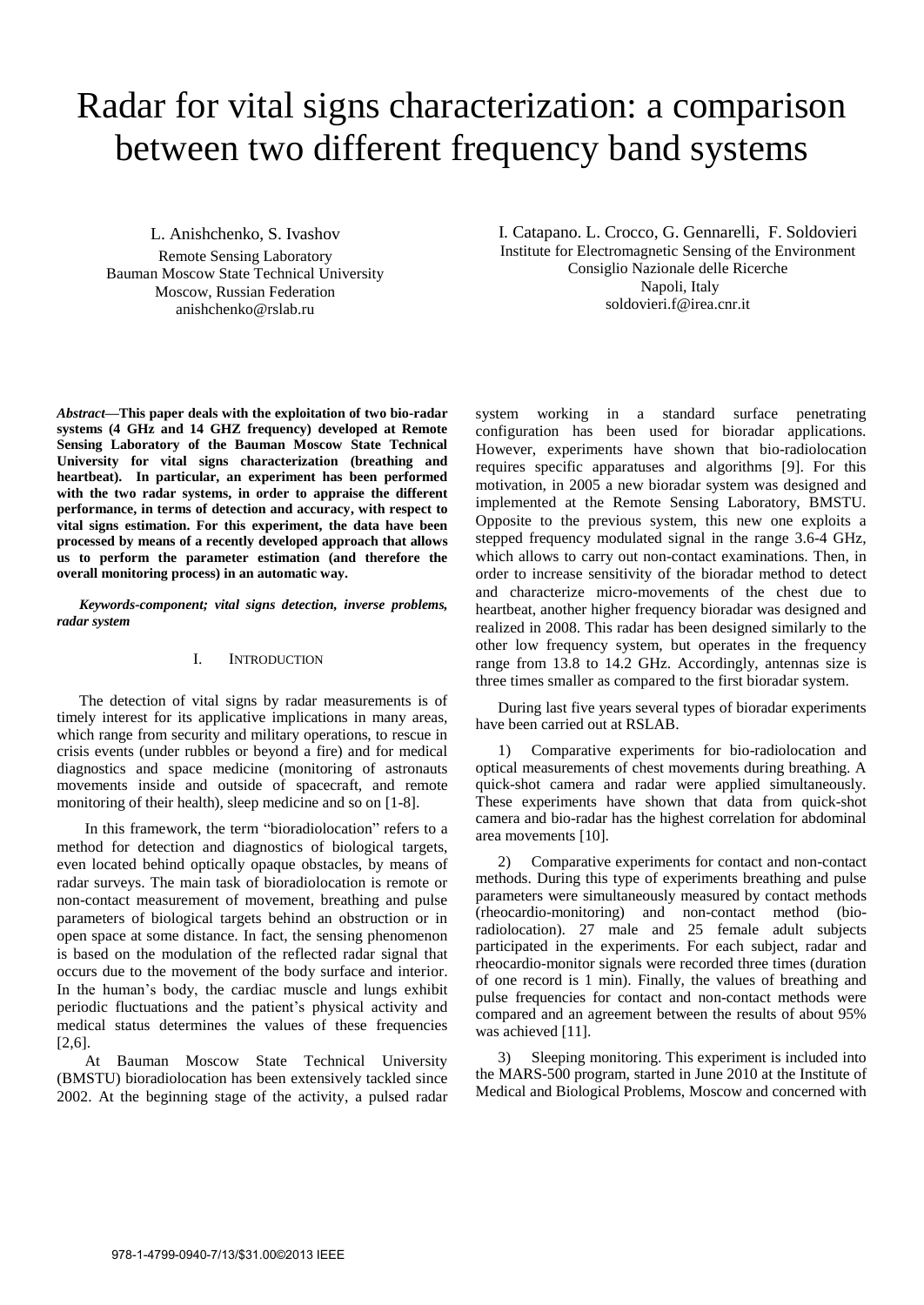the simulation of different aspects of an interplanetary manned flight. The main part is a series of experiments on long-term isolation of the crew, in conditions of the specially built ground-based experiment facility. Bioradar has been used for remote measurements of movement activity, breathing and heart rate parameters of the crew during sleeping. Such a monitoring is necessary since detecting any changes in these parameters may indicate sleep disorders (which are a common problem for long-term isolation and space flights) and henceforth address timely counter-actions [12].

4) Human adaptive capabilities estimation of physical and mental stress.

5) Estimation of the movement activity of laboratory animals. During these experiments the animal was placed into a box with dielectric walls. Transmitting and receiving antennas of the radar were pointed to the box. A corner reflector was used to reduce influence of the distance between the animal and the antennas block on power density of the received signal. Specific frequency spectrums for different animal conditions were obtained. The spectra greatly differ one from the other in both magnitude and shape, thus making it possible to distinguish between different types of animals' movements [13].

In this work, we will deal with the exploitation and analysis of the two different above mentioned frequency band bio-radar systems in an experiment with the same subject. The data have been processed in an automatic way by using an approach recently developed at CNR-IREA [14, 15] and the reported results show the possibility of monitoring vital signs at different time-scales.

## II. RADAR SYSTEMS AND DATA PROCESSING

.

This Section gives a brief description of the multifrequency radar systems and of the exploited data processing approach.

The lower frequency bioradar system operates by emitting and collecting a field in the band from 3.6 GHz to 4 GHz. This entails a range resolution in free space, related to the adopted band, which is approximately equal to 0.5m. The radar has the technical characteristics reported in Table 1.

| Number of frequencies                        | 16              |
|----------------------------------------------|-----------------|
| Sampling frequency                           | 52.1 Hz         |
| Operating frequency band                     | $3.6 - 4.0$ GHz |
| Recording signals band                       | $0.01 - 5$ Hz   |
| Dynamic range<br>of the<br>recording signals | 60 dB           |
| <b>Dimensions</b><br>of<br>antennas<br>block | 150x370x370mm   |

Table 1. Technical parameters of the low-frequency bioradar

The second radar has almost the same technical characteristics but for the adopted frequency range (13.8 to 14.2 GHz) and related antennas size, which allows to greatly enhance the system's portability.

The problem at hand is concerned with the detection of the vital signs (breathing and heartbeat) and the determination of their frequency for the case of human being in free space. It is worth to note that this simplified condition has been assumed in order to provide a more controlled comparison between the two systems. However, the overall approach can be applied in free space as well as for buried/hidden targets, as shown in [14, 15].

In this configuration, a simple, yet effective, electromagnetic model is provided by the scattering of a vibrating metallic (perfectly electric conducting) plate in free space. The metallic plate is located at a distance  $z_0$  from the antenna system and its<br>time-harmonic varying position is described as time-harmonic varying position is described as  $z(t) = z_0 + A\sin(\overline{\omega}_D t)$ , where *A* is the maximum displacement with respect to the rest position  $z_0$  and  $\overline{\omega}_D$  is the unknown Doppler frequency to be estimated. To compute the field reflected by the vibrating plate, we exploit the hypothesis of quasi-stationarity, i.e., we "freeze" the plate at

each time *t*, when it occupies the position  $\hat{z}$ , and compute the field as if it was stationary. If we assume the electromagnetic field as a plane wave with propagation direction along the z-axis, the field collected by the antenna system is given as:

$$
E_R = E_0 \exp(-2jk_0(z_0 + A\sin(\overline{\omega}_D t))) + E_{\text{clut}} \tag{1}
$$

where  $k_0 = 2\pi / \lambda$  (being  $\lambda$  the wavelength in free space)

and  $E_{\text{clut}}$  is due to the static clutter in absence of the plate, i.e., it accounts for the scattering from static objects.

Thus the problem at hand is stated as the estimation of the Doppler frequency  $\overline{\omega}_D$  starting from the knowledge of the reflected field in (1) measured over an observation timeinterval [0, T].

The proposed reconstruction procedure is based on three different steps. The first one is concerned with removal/mitigation of the static clutter, i.e., the *Eclut* term in (1). The ideal clutter removal strategy would be based on the difference between the actually measured signal and the one when no vital signs are present (background signal). Since such a background measurement is usually not available, the necessity of alternative strategies arises. In this paper, the static clutter is simply removed as follows: first, we compute the mean value  $E_{mean}$  of the signal over the interval domain [0, T]; then we subtract  $E_{mean}$  to the measured one  $E_R(t)$ , so to achieve  $\widetilde{E}_R(t) = E_R(t) - E_{mean}$ , which is the quantity processed in the subsequent steps.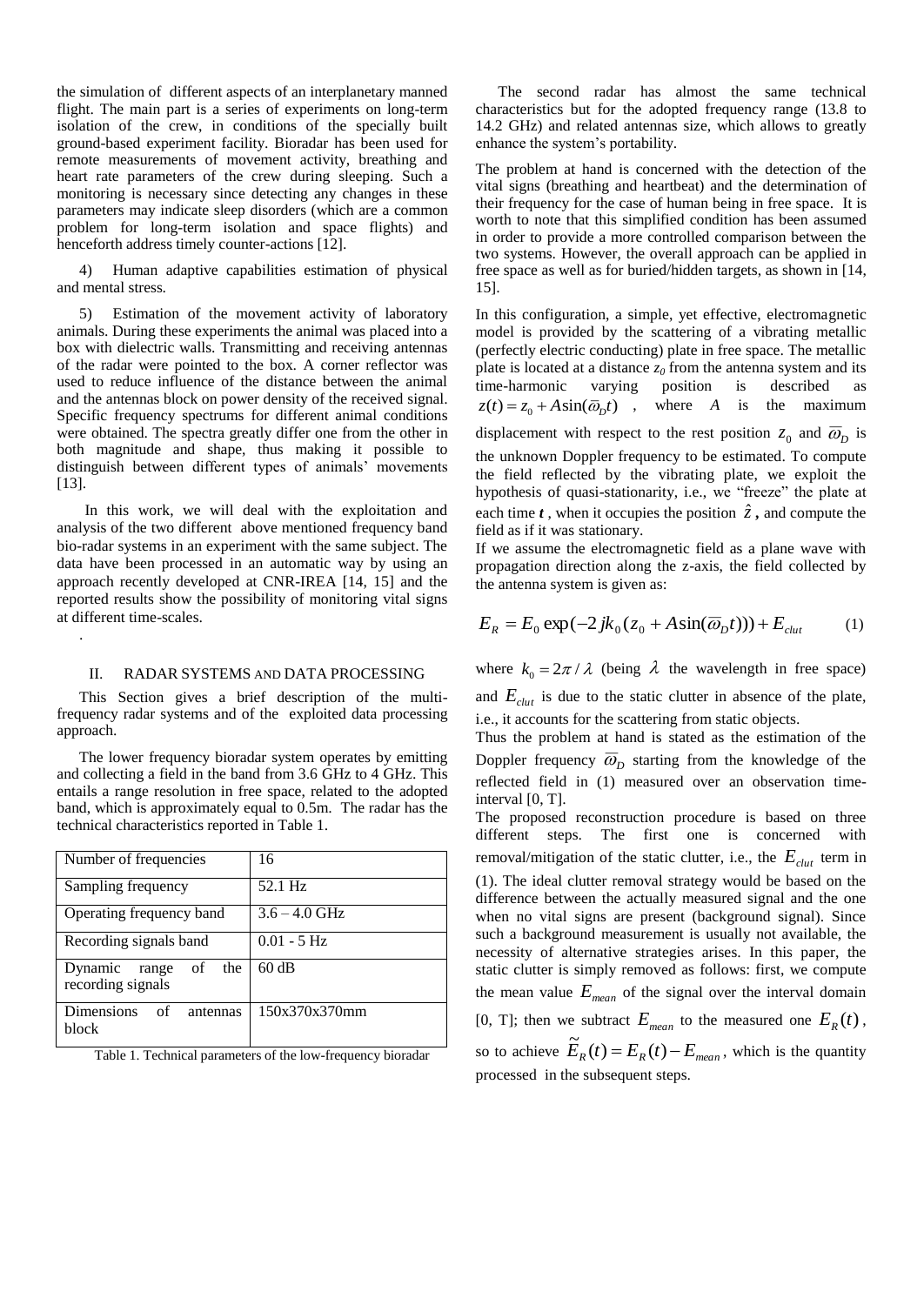

Figure 1. Scheme of the experiment

The second processing step consists of a Fourier transform of the resulting signal  $\tilde{E}_R(t)$ , so to compute the function  $G(\omega_D)$  in the Doppler domain.

To analyse the spectral properties of this signal, we compute the Fourier transform, in the Doppler domain, of the model signal  $\exp(-j2k_0 A \sin(\omega_D t))$  as:

$$
E_{\text{model}}( \omega_D ) = \int_{o}^{T} \exp(-2jk_0 A \sin(\overline{\omega}_D t)) \exp(-j\omega_D t) dt = ..
$$
  

$$
\int_{o}^{T} \sum_{n=-\infty}^{\infty} J_{-n} (2k_0 A) \exp(jn\overline{\omega}_D t) \exp(-j\omega_D t) dt = ..
$$
  

$$
= \sum_{n=-\infty}^{\infty} J_{-n} (2k_0 A) \sin c[(T/2)(\omega_D - n\overline{\omega}_D)] \times
$$
  

$$
\exp(-j(\omega_D - n\overline{\omega}_D)(T/2))
$$

where we have exploited the well know Fourier-Bessel expansion of  $exp(-j2k_0 A sin(\overline{\omega}_D t))$  and  $J_n(\bullet)$  denotes the Bessel function of first kind and *n*-th order. As can be noted, the Fourier transform  $E_{\text{model}}( \omega_D )$  is made up of a train of *sinc*(.) pulses each centred at  $n\overline{\omega}_p$ .

Finally, the unknown Doppler frequency  $\overline{\omega}_p$  is determined as the quantity that maximizes the scalar product  $Corr(\omega_D)$ between the modulus of the "measured" Fourier transform  $|G(\omega_D)|^2$  and the modulus of the Fourier transform of the model signal  $|E_{\text{model}}(\omega_D)|^2$ .

It is worth noting that in the above outlined procedure the maximum displacement *A* (see eq.(2)) is still unknown. In principle, such a quantity could be determined together with the Doppler frequency to maximize the scalar product. In the cases at hand, in order to make the determination procedure fast and easily deployable in realistic cases, we assume a



bioradar signal at 13.8 GHz

maximum displacement equal to *A*=0.5cm for the breathing and *A*=1mm for the heartbeat.

#### III. EXPERIMENT AND RESULTS

The experiment has been concerned on a 21 years old healthy female subject. During the experimental procedure the examinee was calmly sitting in front of bioradar and the distance between bioradar antennas and the chest of the examinee was about 1 meter (Figure 1).

During the experiment, bio-radars were used in both multifrequency and mono-frequency modes, and breathing and heart-beat frequencies have been measured remotely by bioradar at steady state. Duration of each radar measurement was approximately 3 min.

The processing has been carried out in an extensive way and, for the sake of brevity, here we report only the results and the comparison between the two radar systems working at the single frequencies of 3.6 GHz and 13.8 GHz, respectively. The results reports on the application of the reconstruction approach described in Section II to the radar signals recorded at 7500 time samples, spaced by  $(1/52.1=0.0192 \text{ sec})$ , with an overall measurement time equal to about 144 sec.

First we consider the high frequency bioradar. The amplitude of the Fourier transform of the radar signal recorded at 13.8 GHz is reported in Figure 2, with respect to the overall measurement time of 144 sec. The examination of the Fourier transform allows us to point out two spectral areas: the one accounting for the breathing activity around 0.3 Hz and a peak at about 1.5 Hz that accounts for the heartbeat activity.

The application of the proposed inversion approach permits to estimate a breathing frequency of 0.28 Hz (about 17 breathing acts for minute) and a heartbeat frequency of 1.49 Hz (90 heartbeats/min). For the breathing activity also other main frequencies arise at 0.33 Hz and 0.38 Hz: this is an indicator of a breathing activity variation, which is physiologically normal, given the measurement duration. Moreover, this result is consistent with the one achieved when the monitoring is made on sub-intervals (see Figure 8). Figures 3 and 4 depict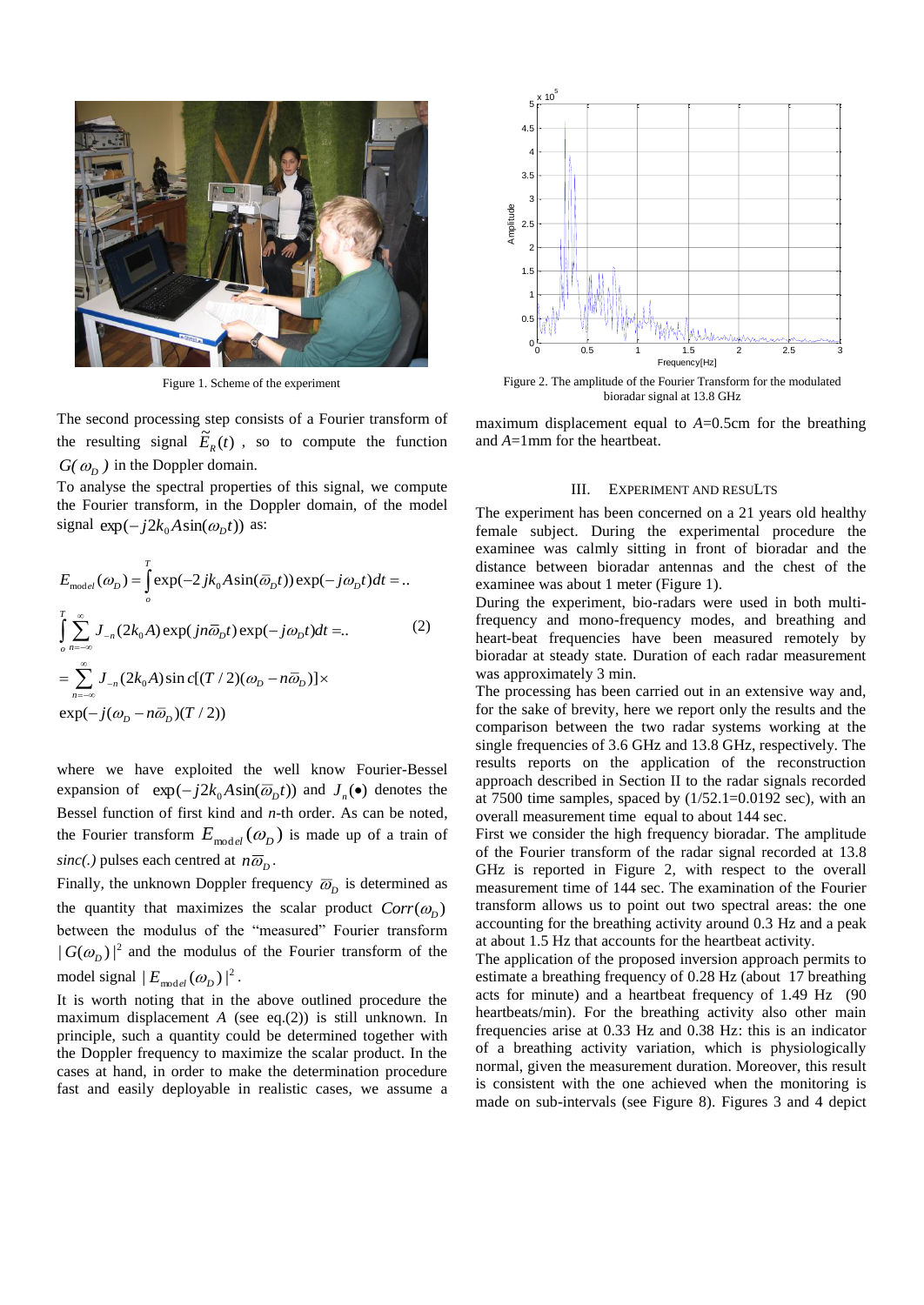

Figure 3. Behavior of  $Corr(\omega_D)$  in the sub-range relevant for breathing activity estimation. The function peaks at about 0.28 Hz



Figure 4. Behavior of  $Corr(\omega_D)$  in the sub-range relevant for heartbeat activity estimation. The function peaks at about 1.5 Hz.

the function  $Corr(\omega_D)$  for the determination of the breathing and heartbeat frequency, respectively.

Let us now observe the results for the 3.6 GHz bio-radar. A first interesting result is given by Figure 5, that depicts the amplitude of the Fourier Transform of the modulated bioradar signal. As can be noticed, in this case the heartbeat frequency cannot be detected.

The inversion approach is able to estimate a breathing frequency equal to 0.37 Hz (22 breathing acts for minute) (see figure 6). Whereas, according to the outcomes of Figure 5, the investigation of  $Corr(\omega_p)$  does not permit us to fix the heart beat frequency with confidence (see Figure 7).

Finally, the same analysis has been carried out by dividing the overall 144 sec in 15 time intervals of 500 time samples for a single interval time of 9.6 sec.



Figure 5. The amplitude of the Fourier Transform for the modulated radar signal at 3.6 GHz



Figure 6. Behavior of  $Corr(\omega_D)$  in the sub-range relevant for breathing activity estimation. The function peaks at about 0.37 Hz



Figure 7. Behavior of  $Corr(\omega_D)$  in the sub-range relevant for heartbeat activity estimation. In this case, it is not possible to estimate reliably the heartbeat frequency.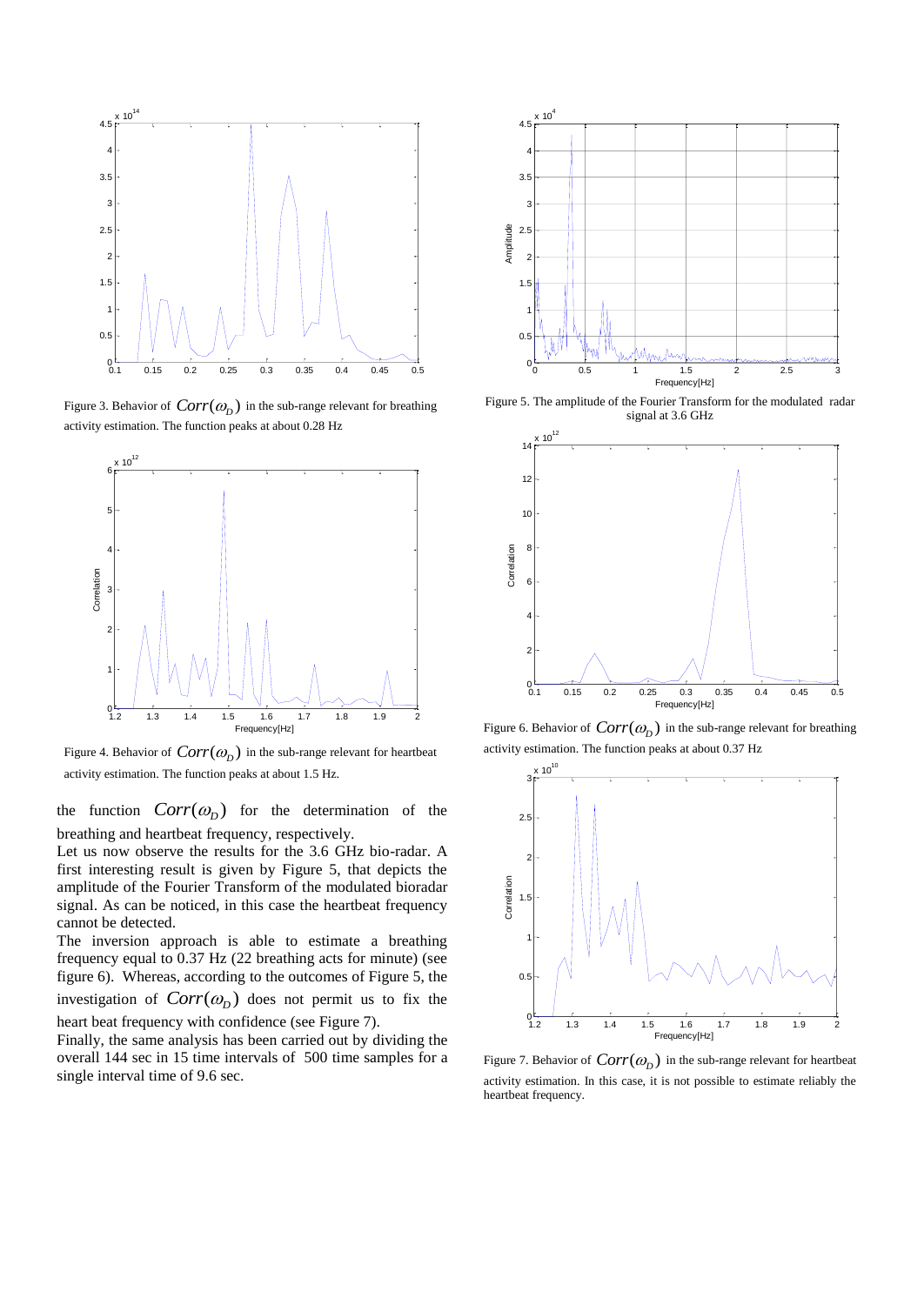

Figure 8. Breathing frequency for the 15 time intervals (13.8 GHz).



Figure 9. Heartbeat frequency for the 15 time intervals (13.8 GHz).



Figure 10. Breathing frequency for the 15 time intervals (3.6 GHz).

For the frequency 13.8 GHz, the time behavior of the breathing frequency is shown in Figure 8, whereas the heatbeat frequency is shown in Figure 9. Figure 8 shows how the monitoring of the breathing activity can be briefly subdivided

in three subinterval, which are characterized by an increase of the breathing frequency. The behavior of the varying breathing activity justifies the arising of different peak-frequencies detected in Figs. 2 and 3.

The same analysis has been performed for the breathing activity monitored at 3.6 GHZ and the results are shown in fig.10.

# IV. CONCLUSIONS

In this paper, we have discussed the exploitation of two different frequency bio-radar systems developed at RSLAB-BMSTU. The analysis of the data, carried out using an algorithm developed at CNR-IREA, has permitted to point out how the higher frequency radar system is able to detect and characterize heartbeat sign, differently from the lower frequency system.

The activity presented in this work is a part of a more general activity which is performed under the FP7 Marie Curie Action AMISS, regarding the improvement of passive and active microwave imaging technologies for different applications in subsurface prospecting, safety and security.

### ACKNOWLEDGMENTS

This research has been performed in the framework of the "Active and Passive Microwaves for Security and Subsurface imaging (AMISS)" EU 7th Framework Marie Curie Actions IRSES project (PIRSES-GA-2010-269157).

#### **REFERENCES**

- [1] Gagarin, R.; Celik, N.; Hyoung-sun Youn; Iskander, M.F.; , "Microwave stethoscope: A new method for measuring human vital signs," *Antennas and Propagation (APSURSI), 2011 IEEE International Symposium on* , vol., no., pp.404-407, 3-8 July 2011, doi: 10.1109/APS.2011.5996729
- [2] Neuman, M.R.; , "Vital Signs: Heart Rate," *Pulse, IEEE* , vol.1, no.3, pp.51-55, Nov.-Dec. 2010 doi: 10.1109/MPUL.2010.939179
- [3] Girbau, D.; Lazaro, A.; Ramos, A.; Villarino, R.; , "Remote Sensing of Vital Signs Using a Doppler Radar and Diversity to Overcome Null Detection," *Sensors Journal, IEEE* , vol.12, no.3, pp.512-518, March 2012, doi: 10.1109/JSEN.2011.2107736
- [4] Yanyun Xu; Shun Dai; Shiyou Wu; Jie Chen; Guangyou Fang; , "Vital Sign Detection Method Based on Multiple Higher Order Cumulant for Ultrawideband Radar," *Geoscience and Remote Sensing, IEEE Transactions on* , vol.50, no.4, pp.1254-1265, April 2012, doi: 10.1109/TGRS.2011.2164928
- [5] Bakhtiari, S.; Shaolin Liao; Elmer, T.W.; Gopalsami, N.S.; Raptis, A.C.; "A real-time heart rate analysis for a remote millimeter wave I-Q sensor," *Biomedical Engineering, IEEE Transactions on* , vol.58, no.6, pp.1839-1845, June 2011, doi: 10.1109/TBME.2011.2122335
- [6] Neuman, M.R.; , "Vital Signs [Tutorial]," *Pulse, IEEE* , vol.2, no.1, pp.39-44, Jan.-Feb. 2011, doi: 10.1109/MPUL.2010.939609
- [7] Zhu Zhang; Xiao Zhang; Hao Lv; Guohua Lu; Xijing Jing; Jianqi Wang; "Human-Target Detection and Surrounding Structure Estimation Under a Simulated Rubble via UWB Radar," *Geoscience and Remote Sensing Letters, IEEE* , vol.10, no.2, pp.328-331, March 2013 doi: 10.1109/LGRS.2012.2205555
- [8] Pieraccini, M.; Luzi, G.; Dei, D.; Pieri, L.; Atzeni, C.; , "Detection of Breathing and Heartbeat Through Snow Using a Microwave Transceiver," *Geoscience and Remote Sensing Letters, IEEE* , vol.5, no.1, pp.57-59, Jan. 2008, doi: 10.1109/LGRS.2007.907421
- [9] A.S. Bugaev, V.V. Chapursky, S.I. Ivashov, V.V. Razevig, A.P. Sheyko, I.A. Vasilyev, Through Wall Sensing of Human Breathing and Heart Beating by Monochromatic Radar. Proceedings of the Tenth